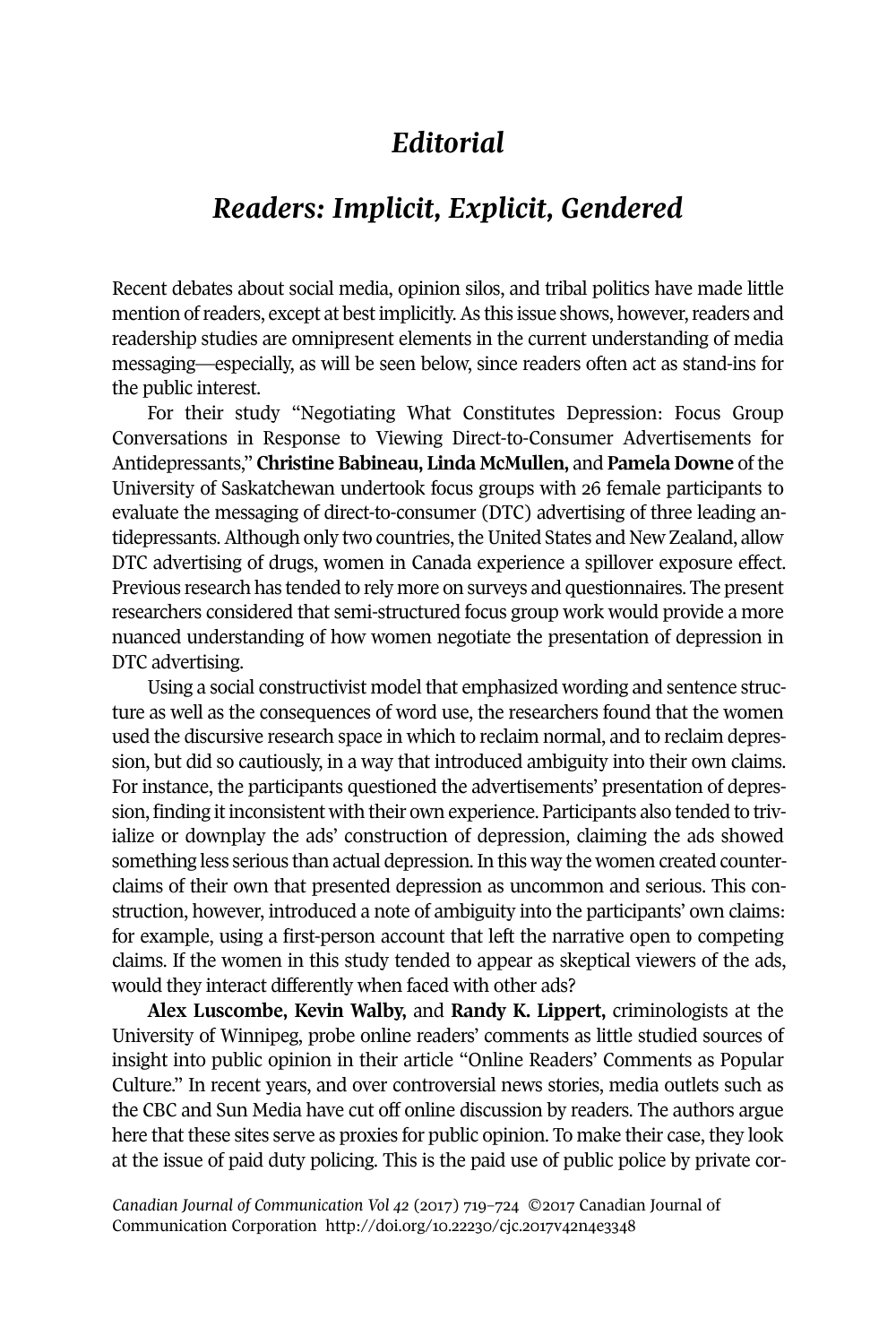porations or businesses to "moonlight" at sporting or other events and locales such as malls, night clubs, movie shoots, festivals, et cetera. In recent years, paid duty policing has become increasingly central in sociology and criminology, in part given the rise of private security in the U.S. and the questions this raises over the legitimate use of policing. At the same time, the increased presence of online readers' comments has not only enlarged the interactivity of the news media, it has also blurred the question of what constitutes news, particularly within theories of the public sphere.

While initially focused on Toronto and the use of paid duty policing by the Toronto Police Service, the authors broadened their coverage to six different news sources across Canada. They tracked down 1,946 unique online comments and coded these. They found 11 dominant themes among readers' comments, but surprisingly, the economics of paid-duty policy was predominant, over themes such as free market versus state monopoly, professionalism, or corruption. "Economics," they found, dealt mainly with issues of police pay and costs. If the authors' analysis makes an empirical contribution to the limited criminological literature about paid duty policing, it does so by revealing the complexity of public opinions about paid duty in several Canadian cities. The authors also raise troubling questions about issues including the rule of law, workers' rights (to unionize and be unrestricted from selling their labour), and the public/private divide that, at least discursively, largely defines liberal democratic rule in Canada.

**Natalie Doyle Oldfield,** a corporate consultant, and **Alla Kushniryk,** a communications scholar at Mount Saint Vincent University, examine the issue of organizational trust based on the views of senior corporate executives in their article "Building" and Protecting Organizational Trust with External Publics." Trust is in crisis around the world, a recent survey found. And perhaps nowhere is this more the case than in organizations, and especially in theirrelations with external publics such as customers, industry associations, suppliers, and the community. In the present study, Oldfield and Kushniryk conducted qualitative interviews with 10 leading Canadian business executives. Using grounded theory, the authors found that successful organizations operate with organizational values or a code of conduct that embrace trust. Cascading from organizational values is a combination of behaviours, characteristics, and competencies, along with activities, interactions, and communication practices that engender trust with external publics.

The findings revealed that the responsibility for creating trust is dichotomous. It is the senior staff's and, ultimately, the CEO's responsibility to set the tone, the strategy, and the operational parameters that create trust, while its execution lies with the frontline people. The study found that the biggest change in trust research in the last decade is whom people listen to in an organization. It is no longer the CEO. People listen to their colleagues and their peers. Nowadays, it is important for organizations to recognize that everyone in the organization has a role to play in building and protecting trust. In the process of building and protecting trust, leaders and key employees play a critical role. In addition to values, organizations must possess and demonstrate competencies and capabilities to create a culture fortrust to be fostered. When these foundational elements are in place, specific activities, interactions, behaviours, and methods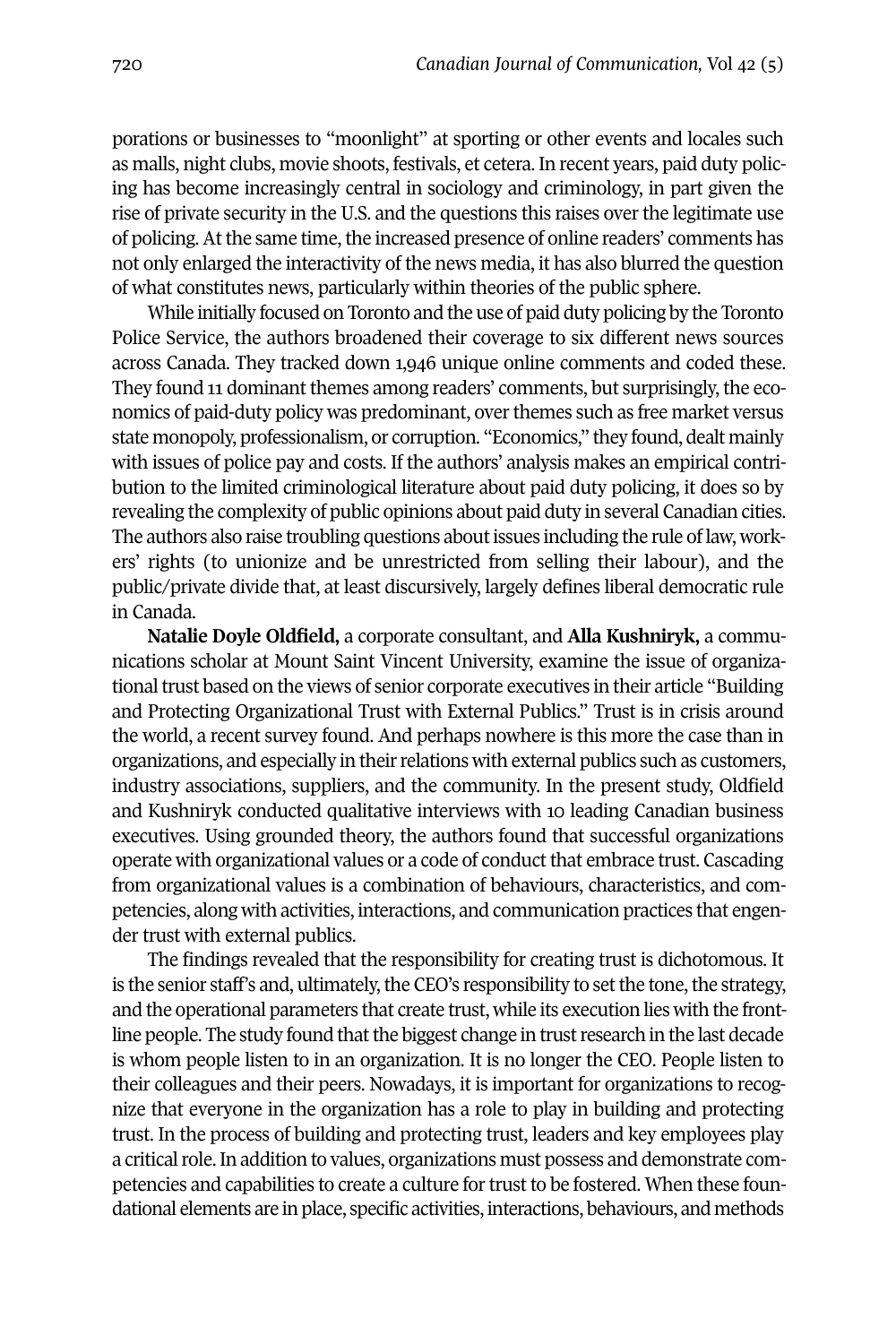of communicating contribute to building and protecting trust. These elements, activities, and interactions align with the cognitive, behavioural, and emotional dimensions of trust. The resulting behaviours, actions, and communications are called principles for building and protecting trust. The authors go on to enumerate and discuss the eight principles for building trust.

Turning to a different kind of organizational problem, **Kyle Conway** (University of Ottawa) reviews the problematic history of the multiplicitous idea of "multicultural" in the Broadcasting Act (1991). Backed by a host of analyses in the decades since it was enacted, he finds that the key issue is one ofrepresentation, namely of the lack of visible minorities at every level of the Canadian broadcasting industries. Beginning at the production level, lack of visibility translates into content. But Conway goes on to take issue with the idea of multicultural itself. The term "multicultural" means too many things to too many people to be implemented as straightforward policy, he argues. It is 1) a demographic reality characterized by diversity, 2) a set of philosophies about how to manage that diversity, and 3) a series of policies that put these philosophies into practice. In a contribution to nuanced, contextualized policy formation, Conway then looks again at the House of Commons debates on Bill C-40 that became the 1991 Broadcasting Act. He finds that the debates took the form of competing and contradictory syllogisms on the model of "on the one hand/on the other."

In a Research in Brief, **Karen Grandy** of Saint Mary's University looks at the implied reader of *Canadian Business* magazine, which has targeted senior managers and executives since the 1920s. Although originally a narratological concept in literary theory,the implied reader has been teased out of more recent non-fiction writing such as newspaper editorials, personal finance magazines, and corporate annual reports.

Here Grandy asks whether the implied reader of *Canadian Business* is gendered and exclusive of women, as claimed in the magazine in a November 2013 letters to the editor debate. To answer this question, the study examined article subjects, illustrative photographs, and textual signals of the implied reader in all the style and fashion articles (43 in total) published in the magazine over five years, 2010 to 2014. The articles were all found in the advice and how-to section of the magazine. Style/fashion articles were chosen both because that was the type of piece that prompted the letters to the editor debate and also because the implied reader is often prominently signalled in advice articles. Furthermore, because fashion remains a major signifier for expressing and regulating gender, any gendering of the implied reader should be most evident in such articles. The study found that 75 percent of the articles analyzed (35/43) implied a male reader. Gandy concludes that this research matters since it sheds light on who is addressed and so who is invited to speak and who is excluded from the cultural community of readership.

In another Research in Brief, **John Willinsky** of Stanford University proposes a recent study of Canadian journals as a relatively detailed financial model of how the average Canadian subscription journal might move to open access without suffering a loss of the revenue that sustains it. His study also introduces the capacity of such a model to include existing open access journals, given that they may already account, by the rough approximation that *Ulrich's Global Serial Directory* provides, for perhaps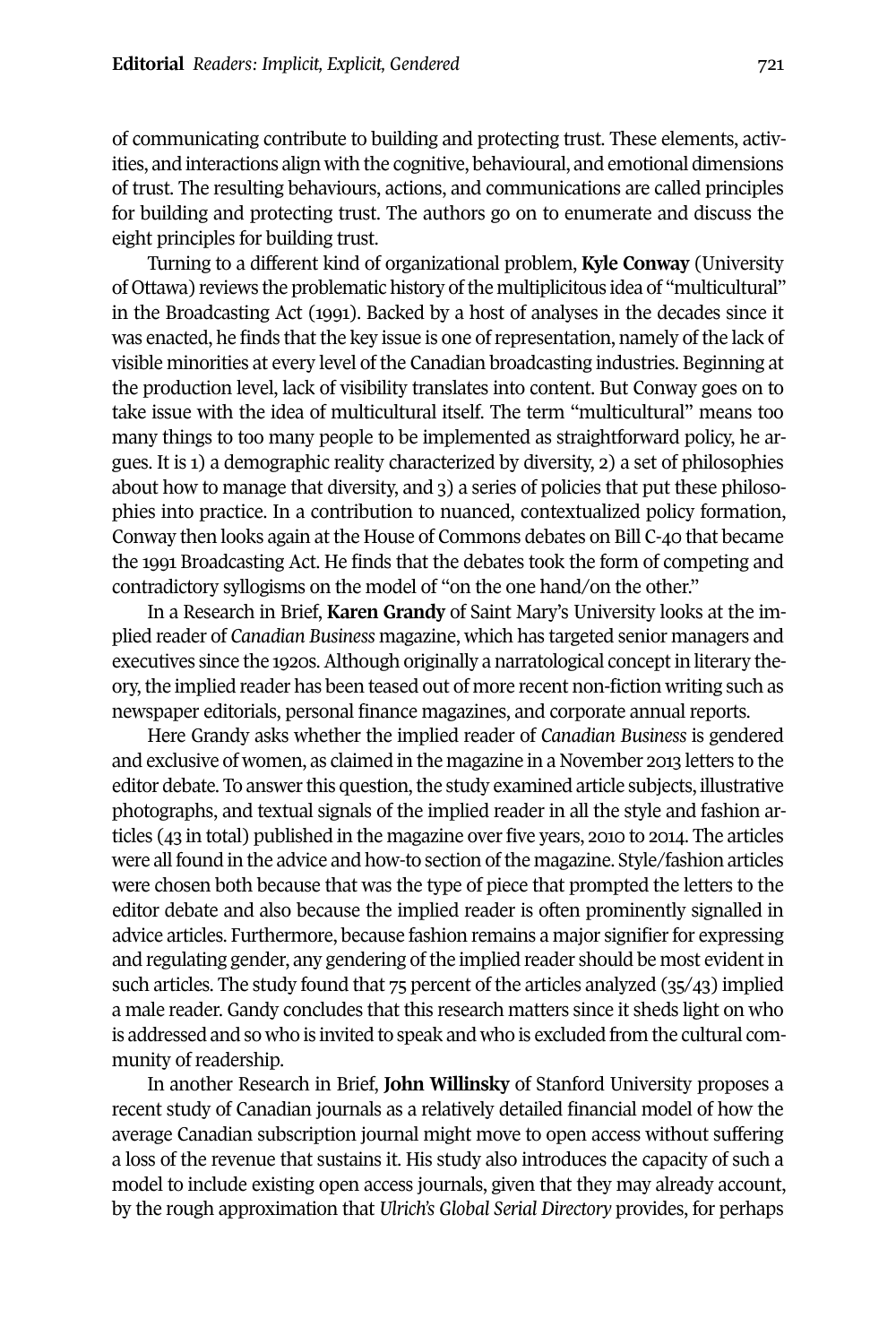35 percent of some 700 Canadian peer-reviewed journals. The study sets out how a subscription journal can be converted to open access by building on the cooperative spirit that libraries are exhibiting in their support for open access. It is intended to demonstrate the different ways in which current journalrevenue and library expense levels can be preserved, at least as a starting point. The calculations presented here are based on average revenues and expenses for a sample of 69 Canadian journals. Any sample is bound to be inadequate in predicting what a given set of Canadian journals and libraries might face in considering the formation of such an entity. Those interested and intrigued by the possibilities can begin with their own figures, while one advantage, and challenge initially, of this cooperative model will be learning to work with a more transparent publishing economy. In Willinsky's view, it will involve a process of deliberation, planning, calculation, and application that will not end.

In "National Dreams and Neoliberal Nightmares: The Dismantling of Canadian Heritage's Periodical Assistance Programs, 1989–2015," **Patricia Elliott** of the University of Regina tracks the dramatic, near-total collapse of support for Canadian-produced and distributed magazines since the 1990s. With unprecedented Access to Information documentation that only somewhat offsets the refusal of Canadian Heritage officials to be interviewed, Elliott retells and updates a familiar story of external pressures, translated into shifting linguistic priorities, and policy pusillanimity. A close study of program history reveals that aid to Canadian periodicals presented a soft target for the globalizing trade instruments of international capital—a target poorly defended by successive national governments that had absorbed neoliberalism's transformation of "culture" into "cultural industries." The election of a Conservative government in 2006 merely served to accelerate wheels already in motion, leaving Canadian publishers to stand alone against U.S. market domination. At the same time, new inducements to align editorial content with government objectives were introduced, accompanied by stronger direct political control overfunding recommendations, as revealed by the researcher's Access to Information requests. These trends disproportionately affected smaller non-profit magazines, many of them vocal critics of the same economic model that sought an end to substantive media development assistance in Canada.

In her article "Rethinking the Cutural Icon: Its Use and Function in Popular Culture," **Emily Truman**, a postdoctoral fellow at the University of Calgary, argues that the cultural icon has been under-theorized in Communication Studies. Using the bibliographic methodology of "the scoping review," Truman distinguishes three main uses of the icon: in academic study (art history, semiotics); as a religious symbol; and as a representative cultural symbol. It is the latter category that interests her most. Her ambitious and wide-ranging study offers a unique theorization of the *cultural icon* specifically as a valuable concept that performs specialized cultural work in twentyfirst-century North American popular culture by representing cultural anxieties, and thus illuminating the tensions between different articulations of collective cultural values. The study addresses a notable gap in cultural icon research in two ways. First, it identifies the existing landscape of research on cultural icons by collecting examples and mapping out the use of icons by category. Second, this information in itself performs a number of functions: it identifies places in which the term "cultural icon" is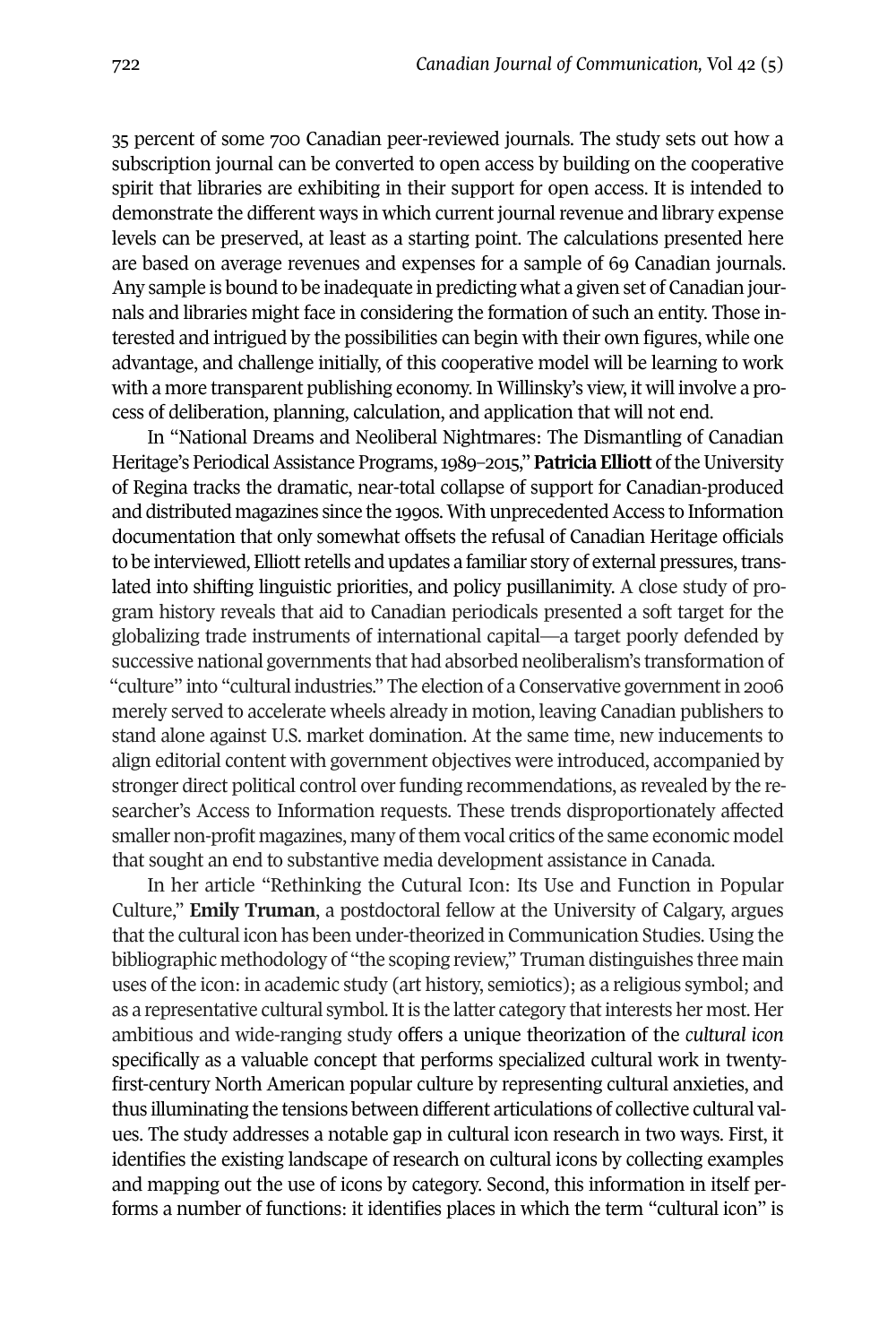in use, it highlights the breadth of that use, and it suggests implicit categories (e.g., person, place, thing) that organize this area of study. These observations suggest that iconic study is a prevalent phenomenon that is subject to exercises of list making.

In his contribution "News as Hazardous Waste: Postmedia, the Competition Bureau, and the Supreme Court of Canada," **Marc Edge** of the University of Malta argues that behind the Competition Bureau's 2015 decision to allow Postmedia to purchase the newspapers of Sun Media and so merge the country's two largest newspaper chains lay an earlier decision by the Supreme Court that received little comment. Timing of the Tervita ruling, in a case involving a hazardous waste landfill monopoly in northern British Columbia, could not have been worse for press ownership concentration in Canada. By interpreting the Competition Act in a way that put the Competition Bureau at a disadvantage in preventing monopolies, the Tervita ruling may have contributed to a further increase in the country's level of media ownership concentration, which was already among the world's highest, and may also facilitate future such increases. It explicitly endowed the country's news media, which play a vital role in cultural and political affairs, with the same status as any other business in Canada, such as hazardous waste removal. As Edge argues, the so-called "efficiencies defence" in the Competition Act is the weak link in whatever regulatory protection exists againstincreased press ownership concentration in Canada. By considering only advertising revenues and not the information needs of Canadians, efficiencies gained in news gathering may be used to justify even more mergers and acquisitions of news media companies. This ironically may lead to news media companies becoming increasingly efficient by providing Canadians with fewer and fewer sources of news.

**Felan Parker** (University of Toronto) and **Jennifer Jenson** (York University), in their article "Canadian Indie Games Between the Global and the Local," situate the Canadian independent digital gaming industry in Canada within the larger cultural economy of gaming. Data for the article was collected during the Critically Mapping Indie Games in Canada study conducted between September 2014 and August 2015. It examined the geographic distribution of indie gaming in Canada: the activities, interactions, and relationships it constitutes, and how Canadian indie gaming is situated in North American and global gaming culture. It attempted to move beyond the common focus on well-known hubs of activity and macro-level political economic studies to examine specific contexts, including more marginal locations. This resulted in 34 semi-structured in-person and online interviews with indie game developers across the country—mostly from smaller teams (one to six members), both professional (fulltime or part-time, commercial or artistic) and amateur or aspiring. This research on Canadian game developers, community organizers, and others involved in indie games suggests that contemporary cultural producers locate their identities and communities at the intersection of the global and the local, with only occasional recourse to the national, usually in highly specific, often pragmatic contexts. The study reveals how blurry the boundaries between seemingly discrete categories can become in practice, as well as the material and symbolic functions boundaries served forindividual actors trying to make sense of their role in the larger world of game production, distribution, and consumption. If the construction of identities and communities is fundamentally